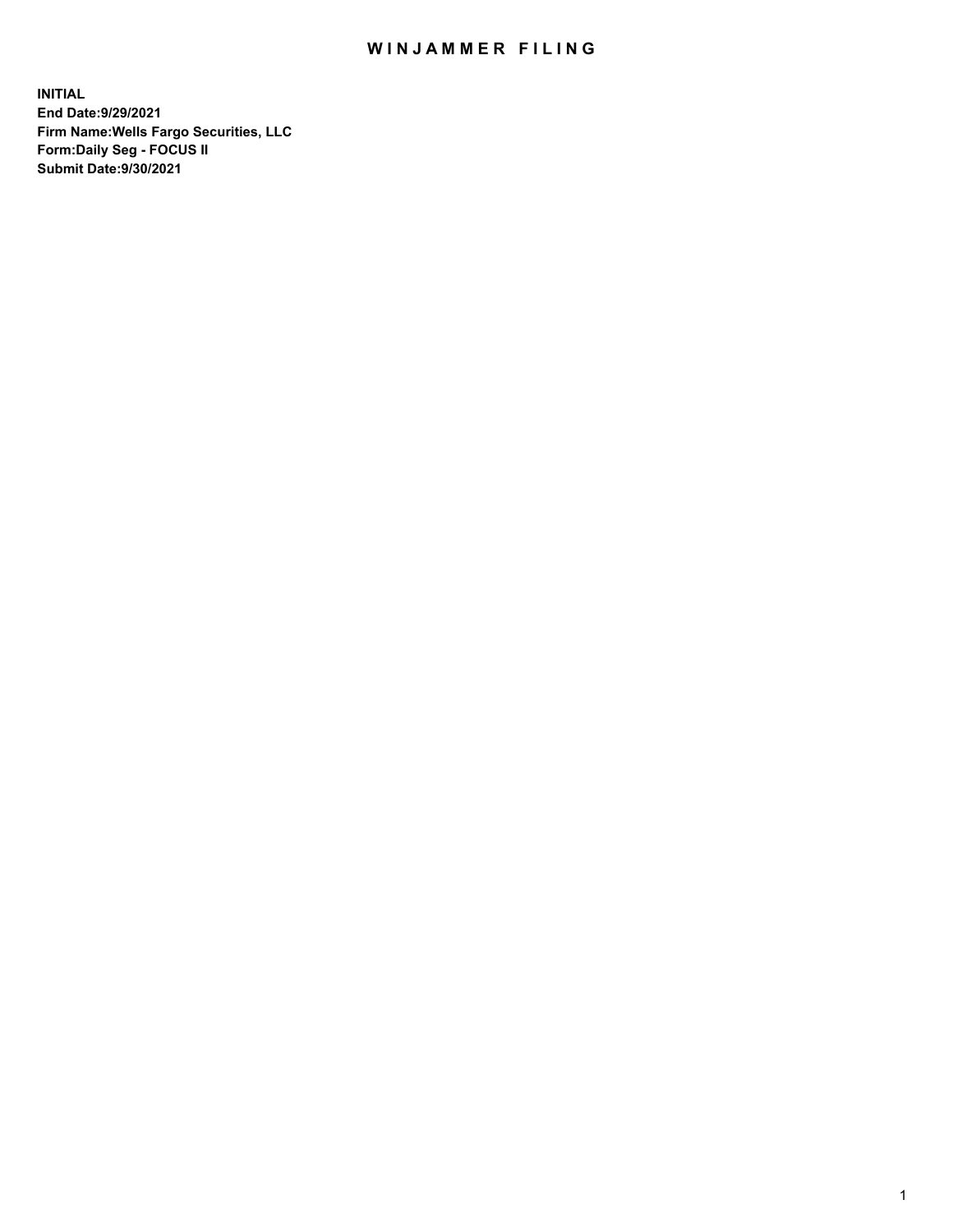**INITIAL End Date:9/29/2021 Firm Name:Wells Fargo Securities, LLC Form:Daily Seg - FOCUS II Submit Date:9/30/2021 Daily Segregation - Cover Page**

| Name of Company                                                                                                                                                                                                                                                                                                               | <b>Wells Fargo Securities LLC</b>                          |
|-------------------------------------------------------------------------------------------------------------------------------------------------------------------------------------------------------------------------------------------------------------------------------------------------------------------------------|------------------------------------------------------------|
| <b>Contact Name</b>                                                                                                                                                                                                                                                                                                           | <b>James Gnall</b>                                         |
| <b>Contact Phone Number</b>                                                                                                                                                                                                                                                                                                   | 917-699-6822                                               |
| <b>Contact Email Address</b>                                                                                                                                                                                                                                                                                                  | james.w.gnall@wellsfargo.com                               |
| FCM's Customer Segregated Funds Residual Interest Target (choose one):<br>a. Minimum dollar amount: ; or<br>b. Minimum percentage of customer segregated funds required:% ; or<br>c. Dollar amount range between: and; or<br>d. Percentage range of customer segregated funds required between:% and%.                        | 125,000,000<br><u>0</u><br>0 <sub>0</sub><br>00            |
| FCM's Customer Secured Amount Funds Residual Interest Target (choose one):<br>a. Minimum dollar amount: ; or<br>b. Minimum percentage of customer secured funds required:%; or<br>c. Dollar amount range between: and; or<br>d. Percentage range of customer secured funds required between:% and%.                           | 35,000,000<br><u>0</u><br>0 <sub>0</sub><br>0 <sub>0</sub> |
| FCM's Cleared Swaps Customer Collateral Residual Interest Target (choose one):<br>a. Minimum dollar amount: ; or<br>b. Minimum percentage of cleared swaps customer collateral required:%; or<br>c. Dollar amount range between: and; or<br>d. Percentage range of cleared swaps customer collateral required between:% and%. | 360,000,000<br><u>0</u><br>0 Q<br>00                       |

Attach supporting documents CH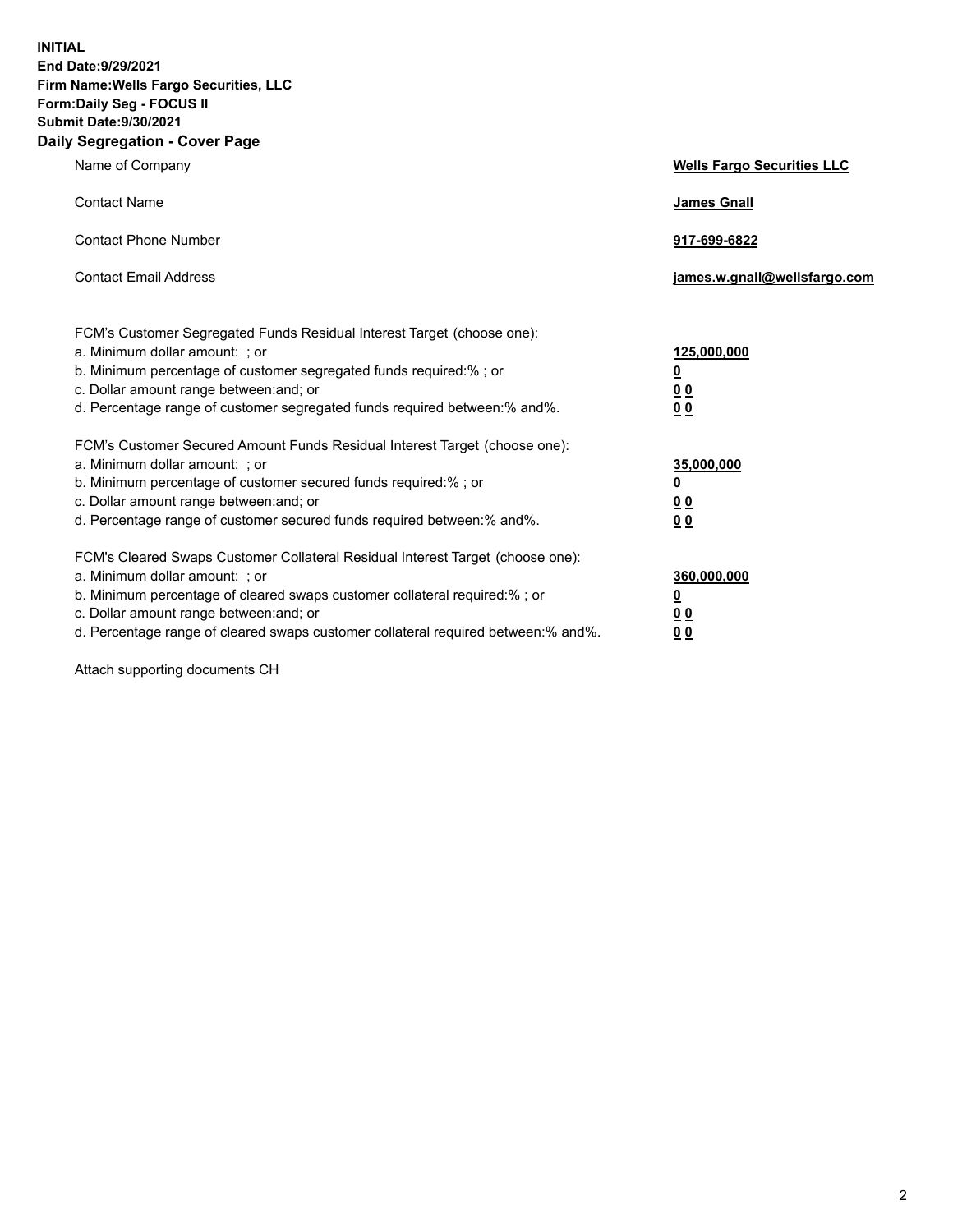**INITIAL End Date:9/29/2021 Firm Name:Wells Fargo Securities, LLC Form:Daily Seg - FOCUS II Submit Date:9/30/2021**

## **Daily Segregation - Secured Amounts**

|     | Foreign Futures and Foreign Options Secured Amounts                                                        |                                    |
|-----|------------------------------------------------------------------------------------------------------------|------------------------------------|
|     | Amount required to be set aside pursuant to law, rule or regulation of a foreign                           | $0$ [7305]                         |
|     | government or a rule of a self-regulatory organization authorized thereunder                               |                                    |
| 1.  | Net ledger balance - Foreign Futures and Foreign Option Trading - All Customers                            |                                    |
|     | A. Cash                                                                                                    | 190,515,393 [7315]                 |
|     | B. Securities (at market)                                                                                  | 211,304,812 [7317]                 |
| 2.  | Net unrealized profit (loss) in open futures contracts traded on a foreign board of trade                  | 41,367,728 [7325]                  |
| 3.  | Exchange traded options                                                                                    |                                    |
|     | a. Market value of open option contracts purchased on a foreign board of trade                             | 687,121 [7335]                     |
|     | b. Market value of open contracts granted (sold) on a foreign board of trade                               | -568,123 [7337]                    |
| 4.  | Net equity (deficit) (add lines 1. 2. and 3.)                                                              | 443,306,931 [7345]                 |
| 5.  | Account liquidating to a deficit and account with a debit balances - gross amount                          | 8,483,109 [7351]                   |
|     | Less: amount offset by customer owned securities                                                           | -8,482,593 [7352] 516 [7354]       |
| 6.  | Amount required to be set aside as the secured amount - Net Liquidating Equity                             | 443,307,447 [7355]                 |
|     | Method (add lines 4 and 5)                                                                                 |                                    |
| 7.  | Greater of amount required to be set aside pursuant to foreign jurisdiction (above) or line                | 443,307,447 [7360]                 |
|     | 6.                                                                                                         |                                    |
|     | FUNDS DEPOSITED IN SEPARATE REGULATION 30.7 ACCOUNTS                                                       |                                    |
| 1.  | Cash in banks                                                                                              |                                    |
|     | A. Banks located in the United States                                                                      | 42,790,734 [7500]                  |
|     | B. Other banks qualified under Regulation 30.7                                                             | 23,921,701 [7520] 66,712,435       |
|     |                                                                                                            | [7530]                             |
| 2.  | <b>Securities</b>                                                                                          |                                    |
|     | A. In safekeeping with banks located in the United States                                                  | 131,823,877 [7540]                 |
|     | B. In safekeeping with other banks qualified under Regulation 30.7                                         | 0 [7560] 131,823,877 [7570]        |
| 3.  | Equities with registered futures commission merchants                                                      |                                    |
|     | A. Cash                                                                                                    | 15,151,078 [7580]                  |
|     | <b>B.</b> Securities                                                                                       | 99,493,763 [7590]                  |
|     | C. Unrealized gain (loss) on open futures contracts                                                        | 25,141,511 [7600]                  |
|     | D. Value of long option contracts                                                                          | 687,121 [7610]                     |
|     | E. Value of short option contracts                                                                         | -568,123 [7615] 139,905,350 [7620] |
| 4.  | Amounts held by clearing organizations of foreign boards of trade                                          |                                    |
|     | A. Cash                                                                                                    | $0$ [7640]                         |
|     | <b>B.</b> Securities                                                                                       | $0$ [7650]                         |
|     | C. Amount due to (from) clearing organization - daily variation                                            | $0$ [7660]                         |
|     | D. Value of long option contracts                                                                          | $0$ [7670]                         |
|     | E. Value of short option contracts                                                                         | 0 [7675] 0 [7680]                  |
| 5.  | Amounts held by members of foreign boards of trade                                                         |                                    |
|     | A. Cash                                                                                                    | 12,731,368 [7700]                  |
|     | <b>B.</b> Securities                                                                                       | 200,103,708 [7710]                 |
|     | C. Unrealized gain (loss) on open futures contracts                                                        | <u>-818,875</u> [7720]             |
|     | D. Value of long option contracts                                                                          | $0$ [7730]                         |
|     | E. Value of short option contracts                                                                         | 0 [7735] 212,016,201 [7740]        |
| 6.  | Amounts with other depositories designated by a foreign board of trade                                     | $0$ [7760]                         |
| 7.  | Segregated funds on hand                                                                                   | $0$ [7765]                         |
| 8.  | Total funds in separate section 30.7 accounts                                                              | 550,457,863 [7770]                 |
| 9.  | Excess (deficiency) Set Aside for Secured Amount (subtract line 7 Secured Statement<br>Page 1 from Line 8) | 107,150,416 [7380]                 |
| 10. | Management Target Amount for Excess funds in separate section 30.7 accounts                                | 35,000,000 [7780]                  |

11. Excess (deficiency) funds in separate 30.7 accounts over (under) Management Target **72,150,416** [7785]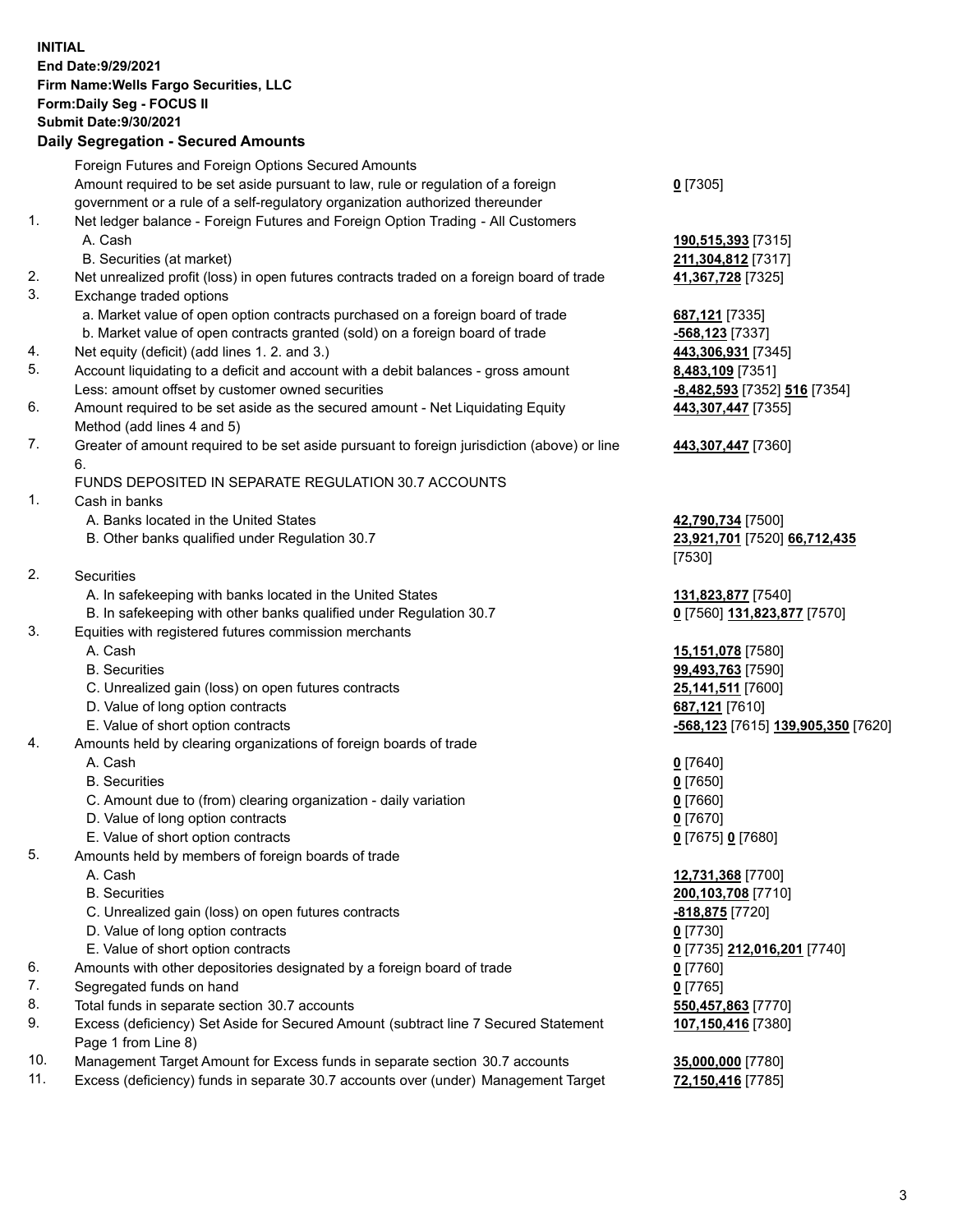**INITIAL End Date:9/29/2021 Firm Name:Wells Fargo Securities, LLC Form:Daily Seg - FOCUS II Submit Date:9/30/2021 Daily Segregation - Segregation Statement** SEGREGATION REQUIREMENTS(Section 4d(2) of the CEAct) 1. Net ledger balance A. Cash **3,530,638,433** [7010] B. Securities (at market) **1,741,262,200** [7020] 2. Net unrealized profit (loss) in open futures contracts traded on a contract market **-316,212,154** [7030] 3. Exchange traded options A. Add market value of open option contracts purchased on a contract market **2,218,196,959** [7032] B. Deduct market value of open option contracts granted (sold) on a contract market **-2,137,005,992** [7033] 4. Net equity (deficit) (add lines 1, 2 and 3) **5,036,879,446** [7040] 5. Accounts liquidating to a deficit and accounts with debit balances - gross amount **13,630,393** [7045] Less: amount offset by customer securities **-13,624,912** [7047] **5,481** [7050] 6. Amount required to be segregated (add lines 4 and 5) **5,036,884,927** [7060] FUNDS IN SEGREGATED ACCOUNTS 7. Deposited in segregated funds bank accounts A. Cash **212,646,539** [7070] B. Securities representing investments of customers' funds (at market) **670,284,322** [7080] C. Securities held for particular customers or option customers in lieu of cash (at market) **285,261,889** [7090] 8. Margins on deposit with derivatives clearing organizations of contract markets A. Cash **2,348,580,884** [7100] B. Securities representing investments of customers' funds (at market) **424,814,635** [7110] C. Securities held for particular customers or option customers in lieu of cash (at market) **1,456,000,311** [7120] 9. Net settlement from (to) derivatives clearing organizations of contract markets **63,667,096** [7130] 10. Exchange traded options A. Value of open long option contracts **2,218,196,959** [7132] B. Value of open short option contracts **-2,137,005,992** [7133] 11. Net equities with other FCMs A. Net liquidating equity **0** [7140] B. Securities representing investments of customers' funds (at market) **0** [7160] C. Securities held for particular customers or option customers in lieu of cash (at market) **0** [7170] 12. Segregated funds on hand **0** [7150] 13. Total amount in segregation (add lines 7 through 12) **5,542,446,643** [7180] 14. Excess (deficiency) funds in segregation (subtract line 6 from line 13) **505,561,716** [7190] 15. Management Target Amount for Excess funds in segregation **125,000,000** [7194] **380,561,716** [7198]

16. Excess (deficiency) funds in segregation over (under) Management Target Amount Excess